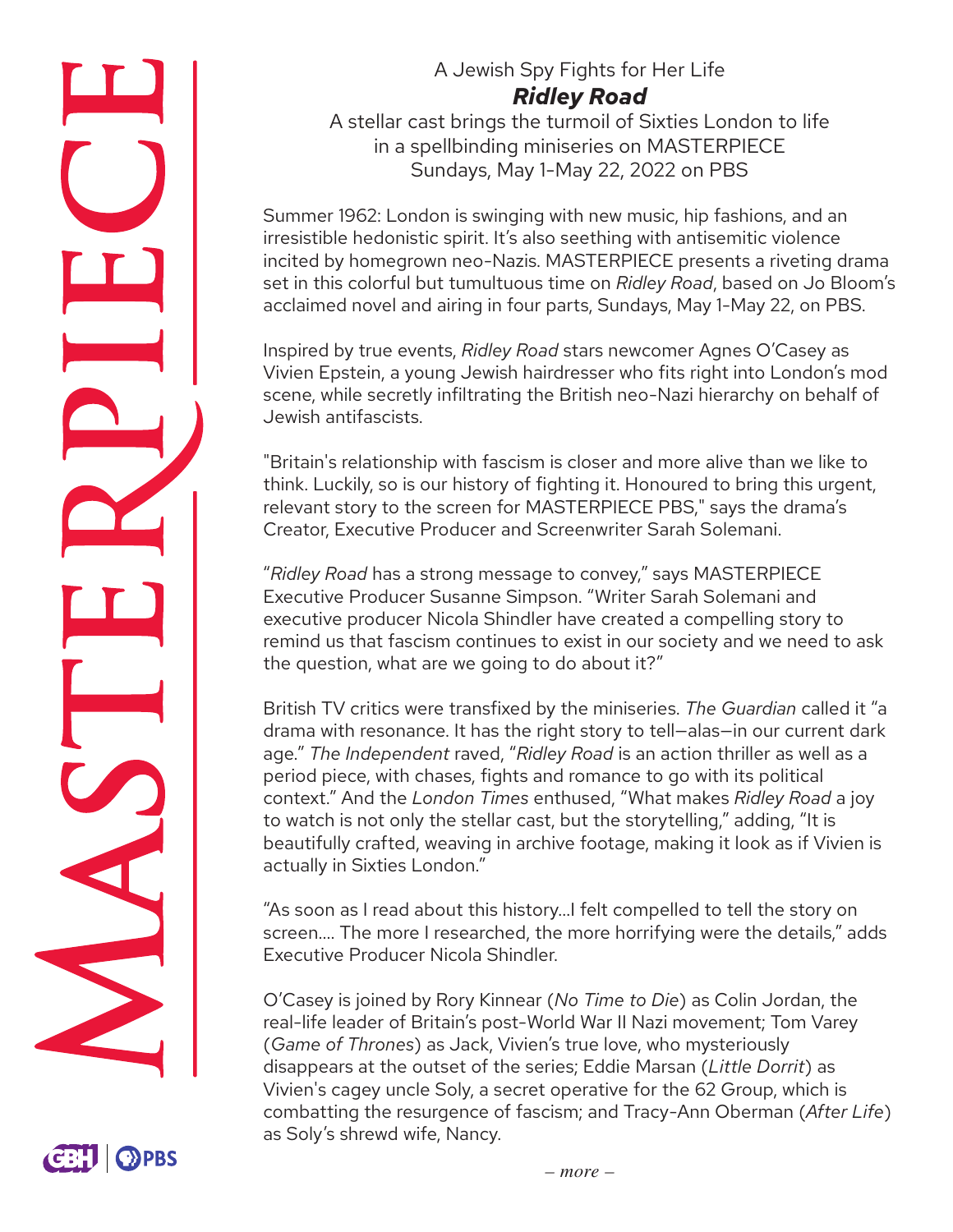Also appearing are Rita Tushingham (*Doctor Zhivago*) as Nettie, Vivien's right-wing landlady; Tamzin Outhwaite (*EastEnders*) as Barbara, the gutsy manager at the Soho hairdressing salon where Vivien lands a job; and Gabriel Akuwudike (*War of the Worlds*) as Barbara's son, Stevie, a leftist law student who gets the wrong idea about Vivien's politics.

Politics is the last thing on Vivien's mind when she flees a proposed arranged marriage in Manchester to find Jack, whom her parents deplore. Little does she know that Jack has been recruited by the 62 Group in London as a mole to infiltrate the National Socialist Movement, a fascist party promoting violent antisemitism and racism.

Before she knows it, Vivien is also recruited—with the mission of finding out what has happened to Jack. The assignment requires her to change her look, her name, and her personality, becoming an apparent Nazi and ardent admirer of the movement's charismatic leader, Jordan. She is far more successful than anyone dreamed possible, which pulls her deeper and deeper into a vicious lion's den of intrigue.

London is famous for its swinging era in the early sixties that launched a worldwide, youthcentered cultural revolution. Largely forgotten is the concurrent rise of extreme nationalist politics that seemed poised to take over the county—the movement portrayed in *Ridley Road*.

#### **Program Description**

Summer 1962: London is swinging with new music, hip fashions, and an irresistible hedonistic spirit. It's also seething with antisemitic violence incited by homegrown neo-Nazis. MASTERPIECE presents a riveting four-part drama set in this colorful but tumultuous time on *Ridley Road*, based on Jo Bloom's acclaimed novel. Inspired by true events, *Ridley Road* stars newcomer Agnes O'Casey as Vivien Epstein, a young Jewish hairdresser who fits right into London's mod scene, while secretly infiltrating the British neo-Nazi hierarchy on behalf of Jewish antifascists, Rory Kinnear as Colin Jordan, the real-life leader of Britain's post-World War II Nazi movement, and Tom Varey as Jack, Vivien's true love.

## **Episode Descriptions**

#### **Episode One**

## **Sunday, May 1, 2022; 9-10pm ET on PBS (check local listings)**

London in the swinging sixties is a hive of violent antisemitism, as Jewish hairdresser Vivien learns when she arrives in search of her beau, Jack.

## **Episode Two**

## **Sunday, May 8, 2022; 9-10pm ET on PBS (check local listings)**

Now undercover, Vivien strives to convince neo-Nazi leader Colin Jordan that she is on his side. Her spying turns up an alarming development.